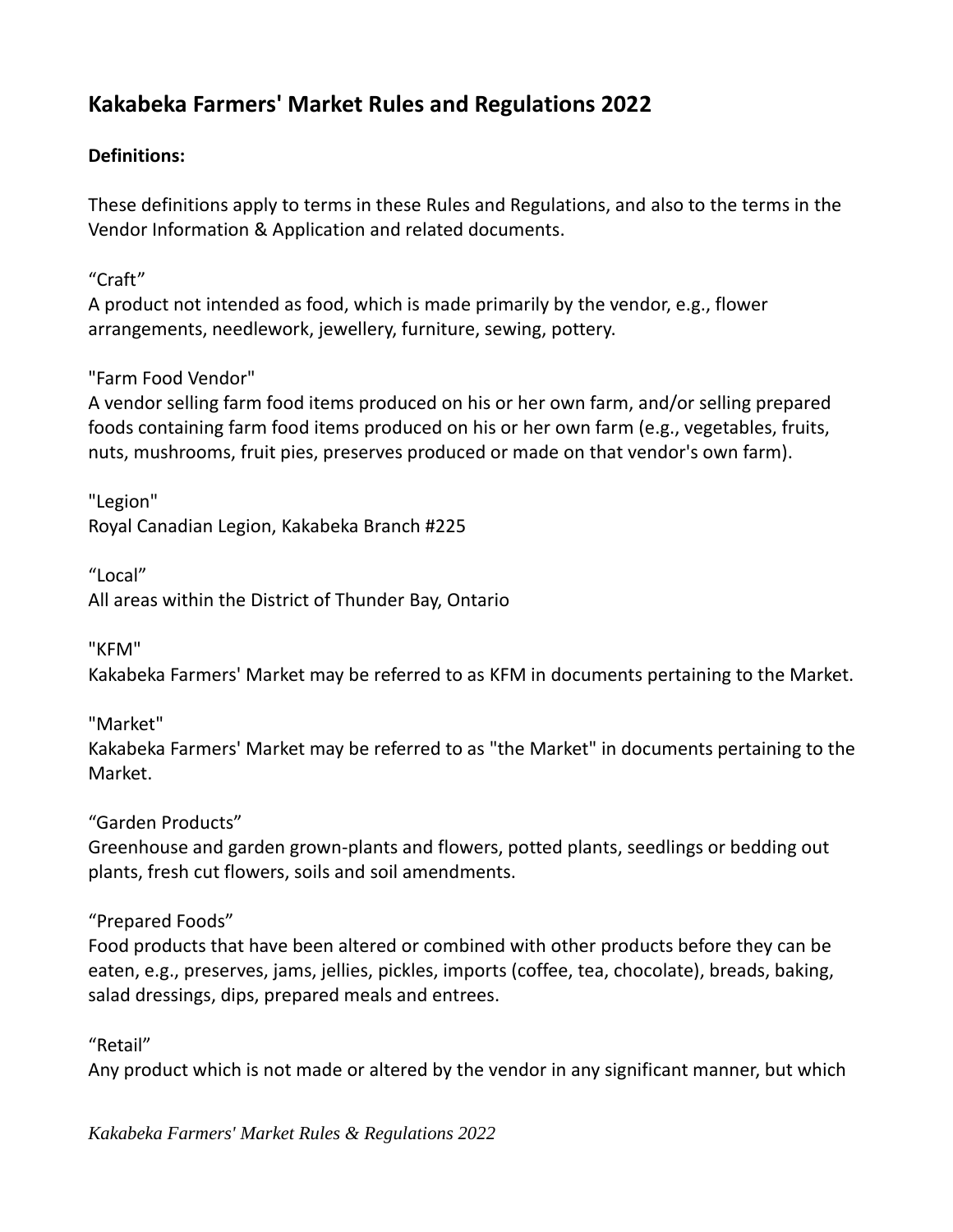is purchased (from another producer/supplier) or obtained and re‐sold, or sold on consignment, by the vendor.

"TBDHU"

Thunder Bay District Health Unit may be referred to as "TBDHU" in documents pertaining to the Market.

### **1. Requirements:**

1.1 Each person selling at KFM agrees to abide by the Rules and Regulations by selling at the Market. Persons in the company of those individuals at their market stalls must also abide by the Rules and Regulations.

1.2 KFM is primarily intended to sell locally produced food, garden products and crafts.

1.3 The Market will customarily be held on Saturday from 9:30am - 12:30pm. The Volunteer Market Manager will announce start and end dates on an annual basis.

1.4 The sale of all items grown or produced outside the District of Thunder Bay shall be permitted when sufficient quantities of Local product are not available. All non**‐**Local products shall be clearly marked as such if there is any possibility of confusion.

1.5 Vendors are required to meet all applicable requirements and inspections for the products they intend to sell. As examples, eggs must be graded, and meats must be inspected, at a federally licensed facility.

1.6 All vendors wishing to sell at KFM must contact the Volunteer Market Manager, and submit the required information. No person is allowed to vend at the KFM until his or her application has been approved.

1.7 Vendor Applications shall be reviewed by the Volunteer Market Manager. The decision to allow or refuse an application shall be at the Volunteer Market Manager's discretion. The Volunteer Market Manager will strive to maintain a balance of the types of vendors that are approved.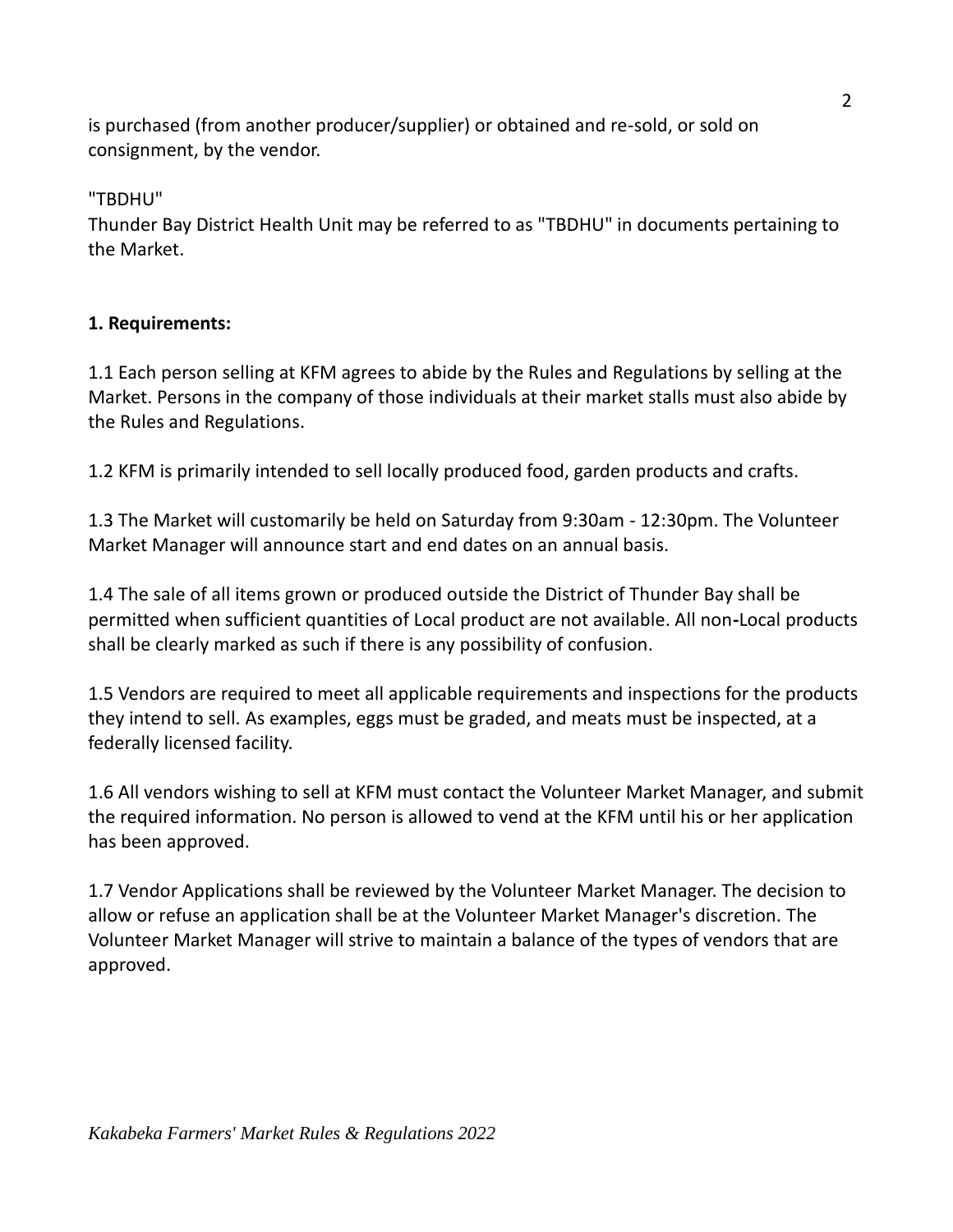#### **2. Operations, Site Allocation and Fees:**

2.1 The Market runs outdoors. Each outdoor vendor spot (marked by orange stakes at the perimeter of the Market area) will have space for one table (not provided), with the dimensions of a 10' x 10' tent.

2.2 The allocation of sites at KFM will be at the discretion of the Volunteer Market Manager. Sites will be available weekly on a first-come, first-served basis. If a regular vendor has a customary spot, other vendors are asked to be courteous.

2.3 A maximum of 49% non-Farm Food Vendors will be allowed per market day, in order to fulfill the Ontario Regulations definition of a "farmers' market".

2.4 Any required site fees will be collected by the Volunteer Market Manager or his or her designate on each market day. Vendors may contact the Volunteer Market Manager with any inquiries regarding fees.

2.5 The applicable daily site fees under Section 2.4 of these rules may be waived by the Volunteer Market Manager in special circumstances or for local not-for-profit organizations. The availability of tables for organizations for whom fees are waived will be determined based on table availability on that particular market day. All organizations wishing to have a presence at the KFM will be required to apply prior to the market day, and will be required to abide by these Rules and Regulations while on site.

2.6 Vendors shall be set up and ready for market sales by opening time of 9:30 am. Vendors shall remain at their stalls from the opening until the closing time of 12:30 pm, and are encouraged to bring a sufficient supply of product to last for the full duration.

2.7 Vendors must a suitable display of their product. Their display and product must be tidy and in keeping with a country market atmosphere. All Vendors must display a sign that, at a minimum, shows their business name, and must have a price list available for all products being offered for sale.

2.8 Vendors shall ensure that at least one person remains at each market space throughout the duration of the market day. Sales from each site shall be conducted in an orderly business manner. No shouting or hawking is permitted. Disorderly conduct may result in the person being required to leave KFM.